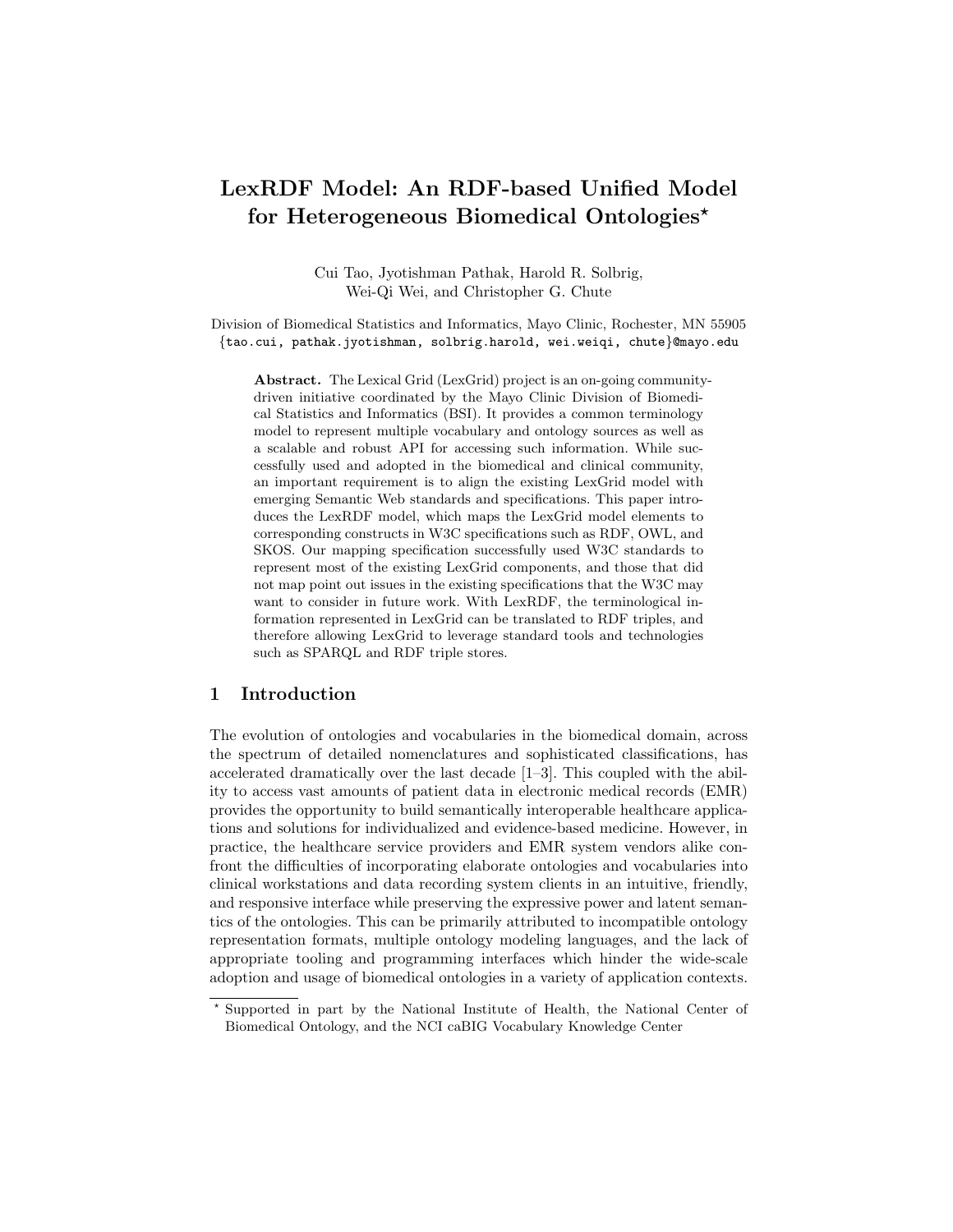To address these issues, the Mayo Clinic Division of Biomedical Statistics and Informatics has been coordinating a community-wide initiative, called LexGrid, that is aimed at developing a common terminology model and programming interfaces for uniformly storing, representing, and querying biomedical ontologies and vocabularies [10]. The premise of the LexGrid project is that a common and consistent terminology model that defines a uniform representation and semantics is the cornerstone of multiple distribution formats, heterogeneous data stores, sharing and federation. Such a model provides a foundation for building consistent and standardized APIs to access multiple vocabularies that support a rich set of features such as lexical search queries, hierarchical navigation and recursive subsumption.

While successfully used and adopted in the biomedical and clinical community (see Section 2.1 for details), the current LexGrid model has not yet been formally aligned with the most recent Semantic Web (World Wide Web Consortium; W3C) standards and specifications [16]. We consider this a limitation and believe a representation of the LexGrid model in a combination of RDF, OWL, SKOS, and alike can enable the information rendered in LexGrid to be machine-readable and interpretable, thereby paving the way for information exchange between various applications. This study was to "RDFize" the LexGrid model by establishing a set of mappings between the LexGrid model elements to corresponding constructs in the appropriate W3C standards. This allows Lex-Grid represented terminology information rendered as RDF triples that can, for example, be queried using SPARQL [15]. We successfully mapped 37 out of 45 LexGrid elements, achieving a very high degree of reusability. For the remaining LexGrid elements that had no direct mapping (e.g., LexGrid property), we will begin a dialog with the respective W3C working groups about possible inclusion in a subsequent version of the appropriate specification.

We discuss the details of the mapping process in the remainder of this paper. Section 2 gives an overview of the LexGrid model and a brief introduction to the appropriate W3C standards. Section 3 discusses how we arrived at the LexRDF mapping specification. Section 4 discusses the issues we encountered, summarizes the extensions we will propose to the W3C community, and addresses the possible future directions.

# 2 Background

#### 2.1 The LexGrid Projects

The LexGrid project is an on-going community-driven initiative that builds upon a set of common tools, data formats, and read/update mechanisms for storing, representing and querying biomedical ontologies and vocabularies. The primary goal of LexGrid is to accommodate multiple vocabulary and ontology distribution formats and support of multiple data stores for federated vocabulary and ontology access. The LexGrid model is designed to be flexible enough to faithfully and accurately represent a wide variety of multilingual terminological resources. LexGrid provides a semantic foundation upon which multi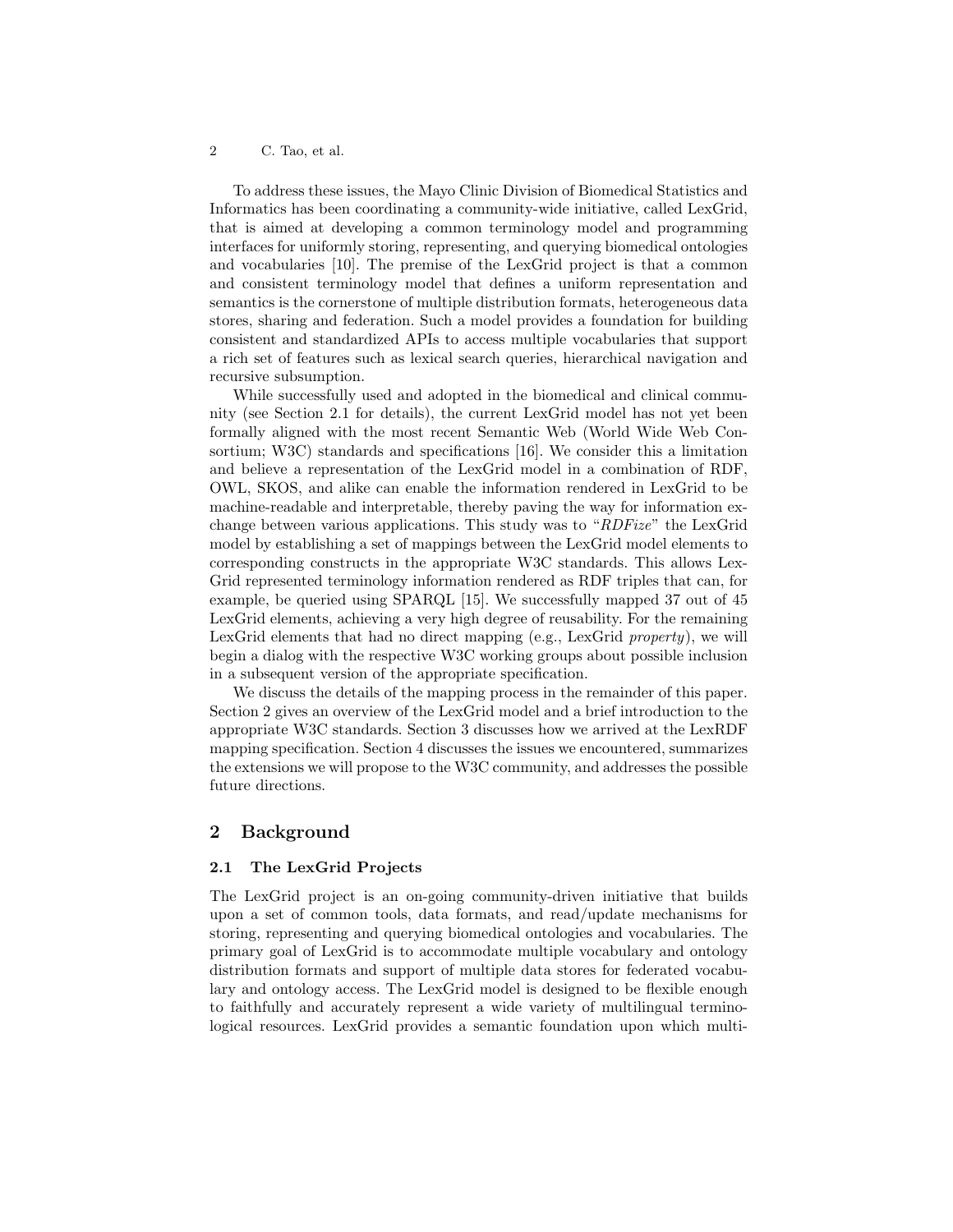ple APIs can be developed that support consistent searching, navigation and cross terminology traversal. Existing API implementations include the Lex-EVS API (http://gforge.nci.nih.gov/projects/lexevs), a reference implementation of the HL7 Common Terminology Services (CTS), and the LexWiki model (https://cabig-kc.nci.nih.gov/Vocab/KC/index.php/LexWiki) for representing terminology within a semantic mediawiki. These open-source tools are used in a variety of projects both internal and external to the Mayo Clinic, including the NCI Cancer Biomedical Informatics Grid (caBIG; http://cabig.nci.nih.gov), the National Center for Biomedical Ontology (NCBO; http://www.bioontology.org), the Biomedical Grid Terminology project (http://www.biomedgt.org), and the World Health Organization International Classification of Diseases (ICD-11) development process (http://www.who.int/classifications/icd/ICDRevision). Lex-Grid hosts a wide variety of terminologies and ontologies including ICD-9-CM (http://icd9cm.chrisendres.com/), the Gene Ontology (http://www.geneontology.org/), the HL7 Version 3 vocabulary, and SNOMED-CT. LexGrid can also represent complete NLM Unified Medical Language System (http://www.nlm.nih.gov/research/umls), which currently includes over 100 source terminologies. Our experience in developing and deploying the LexGrid technology provides an unparalleled basis for using ontologies to represent patient and clinical trial information, thereby enabling semantic information retrieval.

#### 2.2 W3C Standard Recommendations for the Semantic Web

The World Wide Web Consortium (W3C) is the main international standards organization for the World Wide Web. Its goal is to develop interoperable technologies and tools as well as specifications and guidelines to lead the Web to its full potential. W3C recommendation has several maturity levels: Working Draft, Candidate Recommendation, Proposed Recommendation, and W3C Recommendation. The standard recommendations we evaluated and compared with LexGrid , and included in our mapping are the followings. The Resource Description Framework (RDF) [11], RDF Schema [12], the Web Ontology Language (OWL) [8] are W3C recommendations. OWL 2 [9] and Simple Knowledge Organization System (SKOS) [13] are W3C proposed recommendations. And SKOS eXtension for Labels (SKOS-XL) [14] is a W3C candidate recommendation. In addition to these W3C recommendations, we also considered and included Dublin Core metadata element set (dc) [4] and DCMI Metadata Terms (dcterm) [5] which are widely used to describe digital materials.

# 3 LexRDF Mapping Specifications

Our primary task was to determine equivalent constructs or axioms in the W3C recommendations introduced in Section 2.2 for each LexGrid element. In the case where appropriate mapping is lacking from the W3C specifications, we proposed new constructs in the LexRDF name space. These extensions will be proposed to appropriate W3C committee for future recommendation.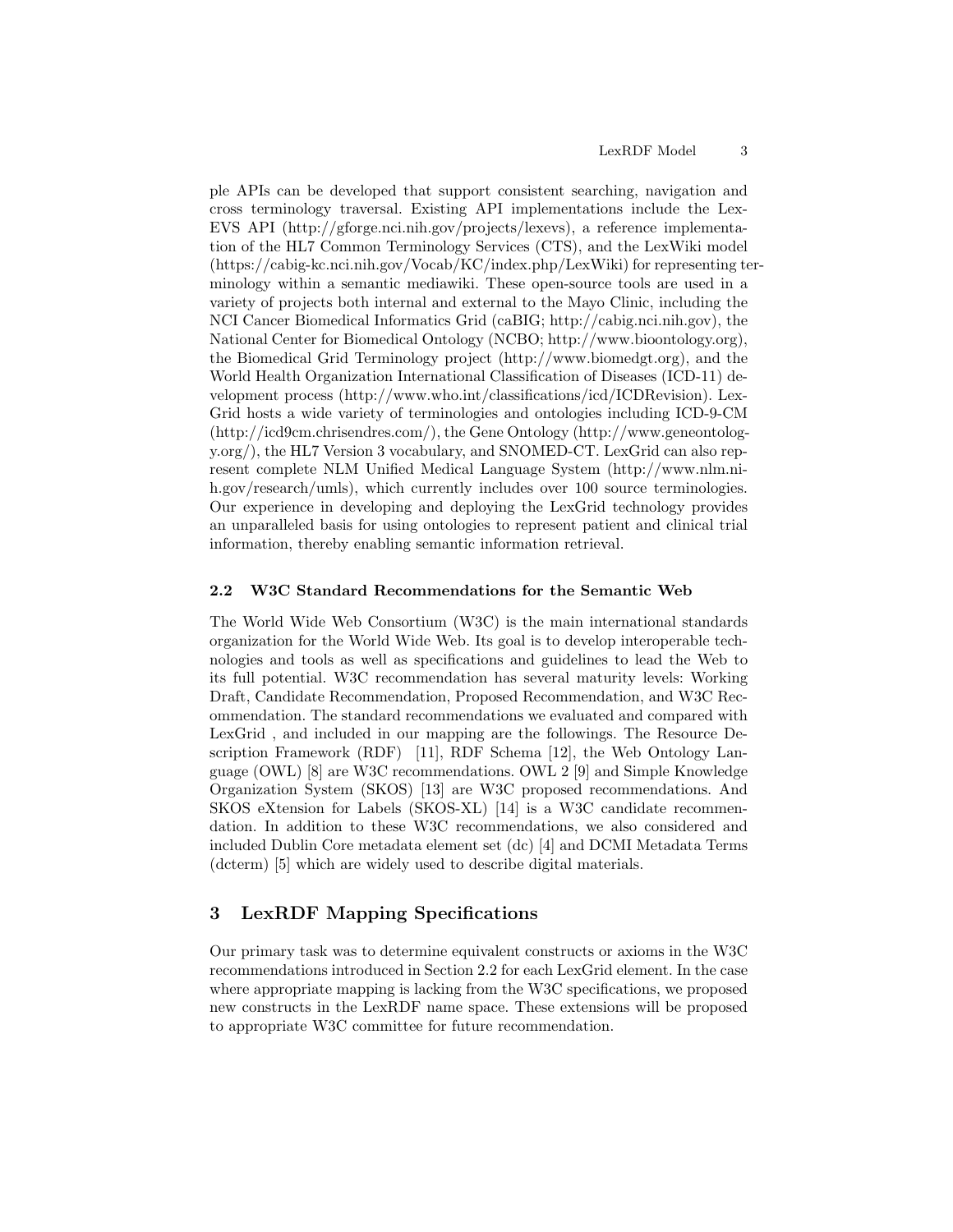# 3.1 Ontology Information Mapping

| LexGrid               | LexRDF                            |
|-----------------------|-----------------------------------|
| codingScheme          | owl:Ontology                      |
| source                | dc:source                         |
| copyright             | dc: right                         |
| codingSchemeName      | rdfs:label                        |
| codingSchemeURI       | xmlns                             |
| representVersion      | owl:versionInfo                   |
| formalName            | dc:title                          |
| defaultLanguage       | $\overline{\text{dc}}$ : language |
| approxNumConcepts N/A |                                   |

| LexGrid                   | LexRDF                     |  |
|---------------------------|----------------------------|--|
| entity                    | skos:Concept               |  |
| entityType                | implicit                   |  |
| concept                   | owl:Class                  |  |
| instance                  | owl:Thing                  |  |
| association               | owl:objectProperty         |  |
|                           | owl:datatypeProperty       |  |
| entityCode                | $\overline{\text{rdf:ID}}$ |  |
| entityCodeNamespace xmlns |                            |  |
| isAnonymous               | implicit                   |  |
| isDefined                 | LexRDF:isDefined           |  |
| Table 2. Entity Mapping   |                            |  |

Table 1. Ontology Information Mapping

LexGrid comprises various lexical elements describing meta-data about an ontology. These include provenance (source  $(dc:source)$ , copyright  $(dc::right)$ , version (owl:verionInfo)), name (dc:title, rdf:label), URI, and language (dc:language). Table 1 shows the LexRDF mapping specification for ontology information. LexRDF successfully identified mappings for all the LexGrid ontologyinformation components except one: approxNumConcepts, which indicates the total number of ontological entities present in a given/loaded ontology. This attribute was intended as a hint to service components, especially for the largesize ontologies. Since this information can be inferred from the ontology itself, we chose to exclude it from this mapping.

### 3.2 Entity Mapping



Fig. 1. LexRDF Entity Definition Overview

A LexGrid entity represents any resource in a terminology or ontology. Figure 1 shows the syntax graph of the LexGrid entity components. A dashed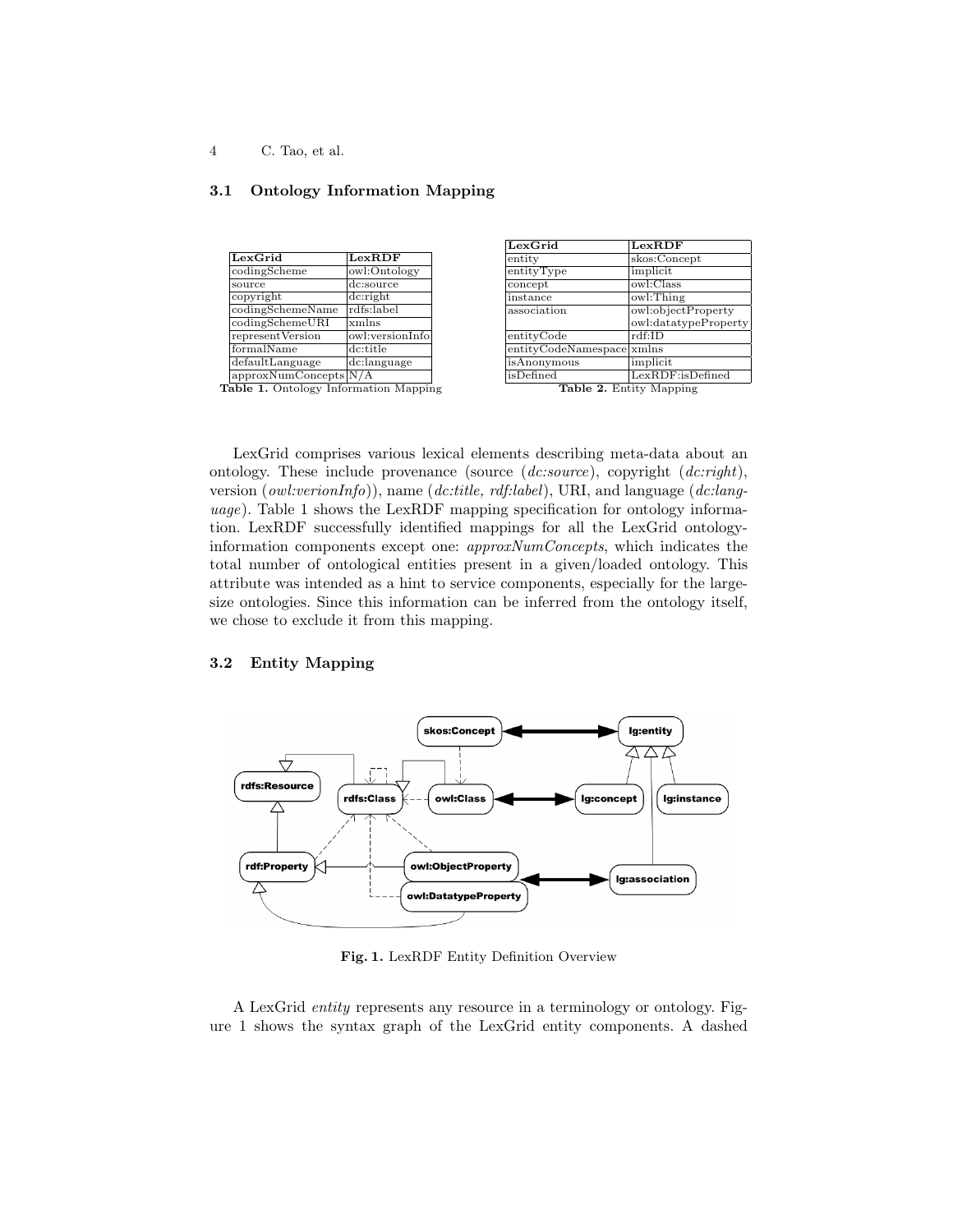arrow from element A to element B indicates that A is an instance of B. An arrow with a clear arrowhead from  $A$  to  $B$  indicates that  $A$  is a subclass of  $B$ . We use  $l_q$  to represent the LexGrid name space. LexGrid has defined  $l_q: concept$ , lg:association, and lg:instance as subclasses of lg:entity. LexRDF maps lg:concept to *owl:Class*, meaning that *lg:concept* inherits the definition of *owl:Class*—both an instance and a subclass of  $rdfs:Class.$  The  $lg:association$  element is equivalent to the union of *owl:ObjectProperty* and *owl:DatatypeProperty*, which are both instances of rdfs:Class and subclasses of rdf:Property. The lg:instance element is a general holder of OWL individuals which are instances of OWL classes. LexRDF uses *owl: Thing* to declare a LexGrid instance in RDF triple representation when no specific type is defined for an instance. LexRDF also maps lg:entity to skos:Concept, which is defined as an instance of owl:Class. This mapping specification preserves the original LexGrid definition without introducing any contradictions of definition in the standard name spaces.

Table 2 specifies LexRDF mappings for the LexGrid components related to entities. In addition to the mapping specification discussed above, each entity has an *entityCode* which is used as the URI for the corresponding entity in LexRDF. The entityCodeNamespace is the xmlns in LexRDF. LexGrid represents the anonymous classes in OWL using anonymous concepts. In this case, the isAnonymous flag is set to be true in the loaded code system. In all other cases, the isAnonymous flag is false. We believe this information is implicitly expressed in OWL, therefore we did not specify a mapping for isAnonymous. LexGrid also defined a *isDefined* flag (true means that the entity is considered to be completely defined (i.e. necessary and sufficient) within the context of the containing code system; and false means that only the necessary components are present). We use *LexRDF:isDefined* to represent this flag. The domain of LexRDF:isDefined is skos: Concept and the range is boolean values.

# 3.3 Property Mapping

| LexGrid          | OWL                                              |
|------------------|--------------------------------------------------|
| property         | owl:AnnotationProperty when no type specified    |
| language         | dc:language                                      |
| source           | dc:source                                        |
| propertyType     | implicit                                         |
| comment          | skos:note except skos:definition                 |
| presentation     | skos:altLabel, skos:prefLabel                    |
| definition       | skos:definition                                  |
| isPreferred      | LexRDF:isPreferred                               |
| degreeOfFidelity | LexRDF:degreeOfFidelity                          |
| matchIfNoContext | LexRDF:matchIfNoContext                          |
|                  | representationalForm LexRDF:representationalForm |
| propertyLink     | LexRDF:propertyLink                              |

Table 3. Property Mapping

Every instance of a LexGrid entity is associated with a set of properties, which are analogous to annotation properties in OWL. Table 3 shows the LexRDF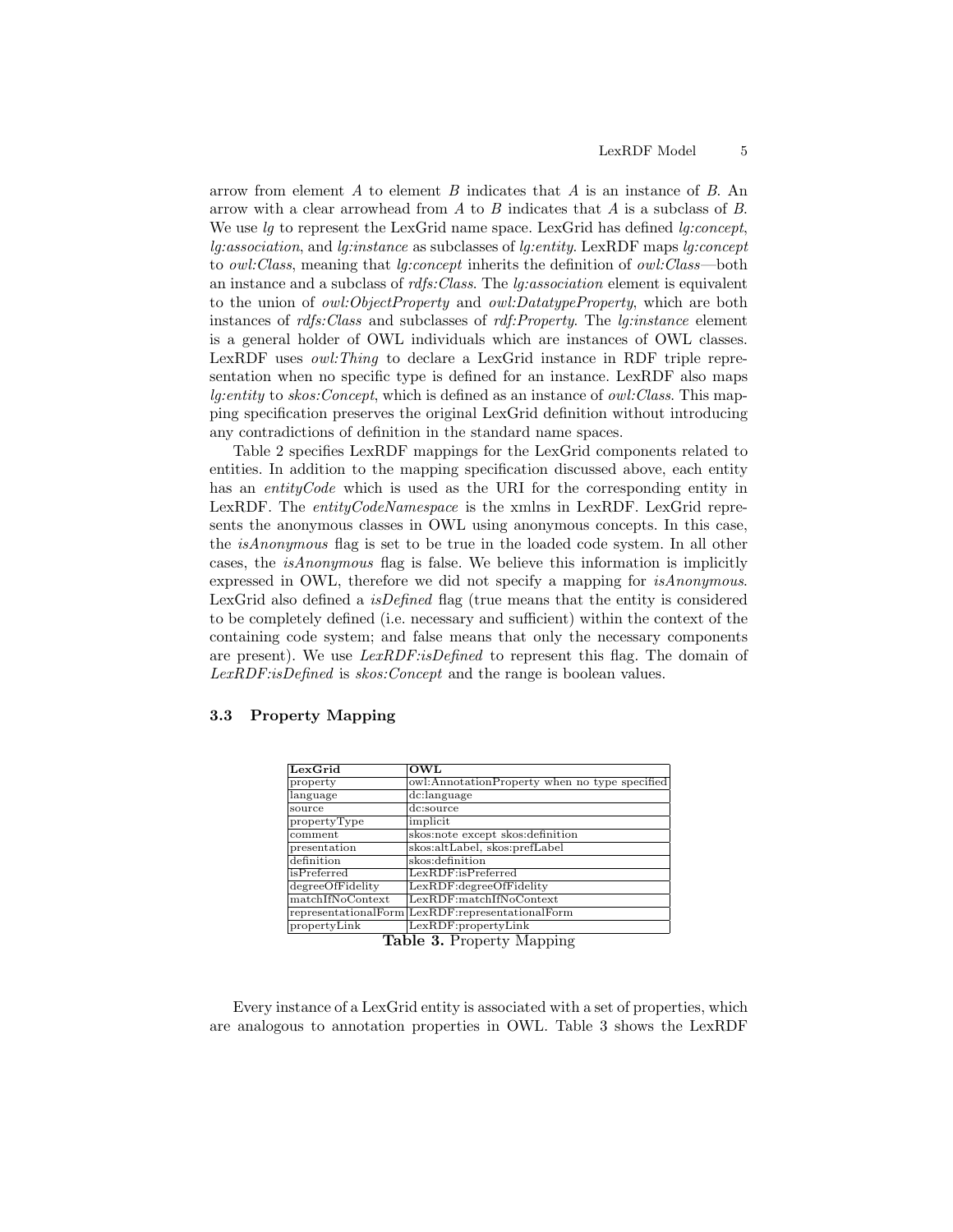

Fig. 2. LexRDF Property Definition Overview

mapping specification for property information and Figure 2 shows the property definition overview. Each *lg:property* could have an optional type (comment, presentation, or definition). Each lg:presenation and lg:definition has a isPreferred flag which indicates whether it was "preferred" in the given language and context. When no type is specified, a *lg:property* is mapped to an *owl:Annotation*-Property. The lg:comment is a super property of skos:changeNote, skos:editorial-Note, skos:example, skos:historyNote, and skos:scopeNote. The lg:presentation is mapped to skos: prefLabel when the isPreferred flag is set to true and to skos: alt-Label otherwise. The LexGrid *definition* element is mapped to *skos:definition*. LexRDF uses a *LexRDF:isPreferred* construct to reify whether a definition is preferred or not.

As an example, Figure 3 illustrates how LexRDF presents entity property and property reification. Figure  $3(a)$  shows the original representation of a sample term in the OBO [6] format. Figure 3(b) shows how LexGrid represents it and Figure 3(c) shows the LexRDF representation. LexGrid presents the OBO term as an entity with the entity type as concept. The two presentations in Figure 3(b) represent lines 3 and 5 in Figure  $3(a)$ ; and the *definition* in Figure  $3(b)$  represents line 4 in Figure 3(a). LexRDF specifies the term  $FAO:0000025$  as an owl: Class and has a skos:prefLabel "mid reproductive" which is represent as a preferred presentation in LexGrid. LexRDF also uses *skos:altLabel* to represent the property with the *lg:isPreferred* flag set to false. The definition of this term has a source information "TAIR:lr". LexRDF uses RDF reification to reify the source of the definition. It creates an anonymous node A1 which is a *rdf:statement* and then defines the subject, object, and predicate of  $A1$  as rows 4-7 in Figure 3(c) show. The representation is equivalent to the triple FAO:0000025 skos:definition ''middle stages of reproductive phase.''. LexRDF then reifies that A1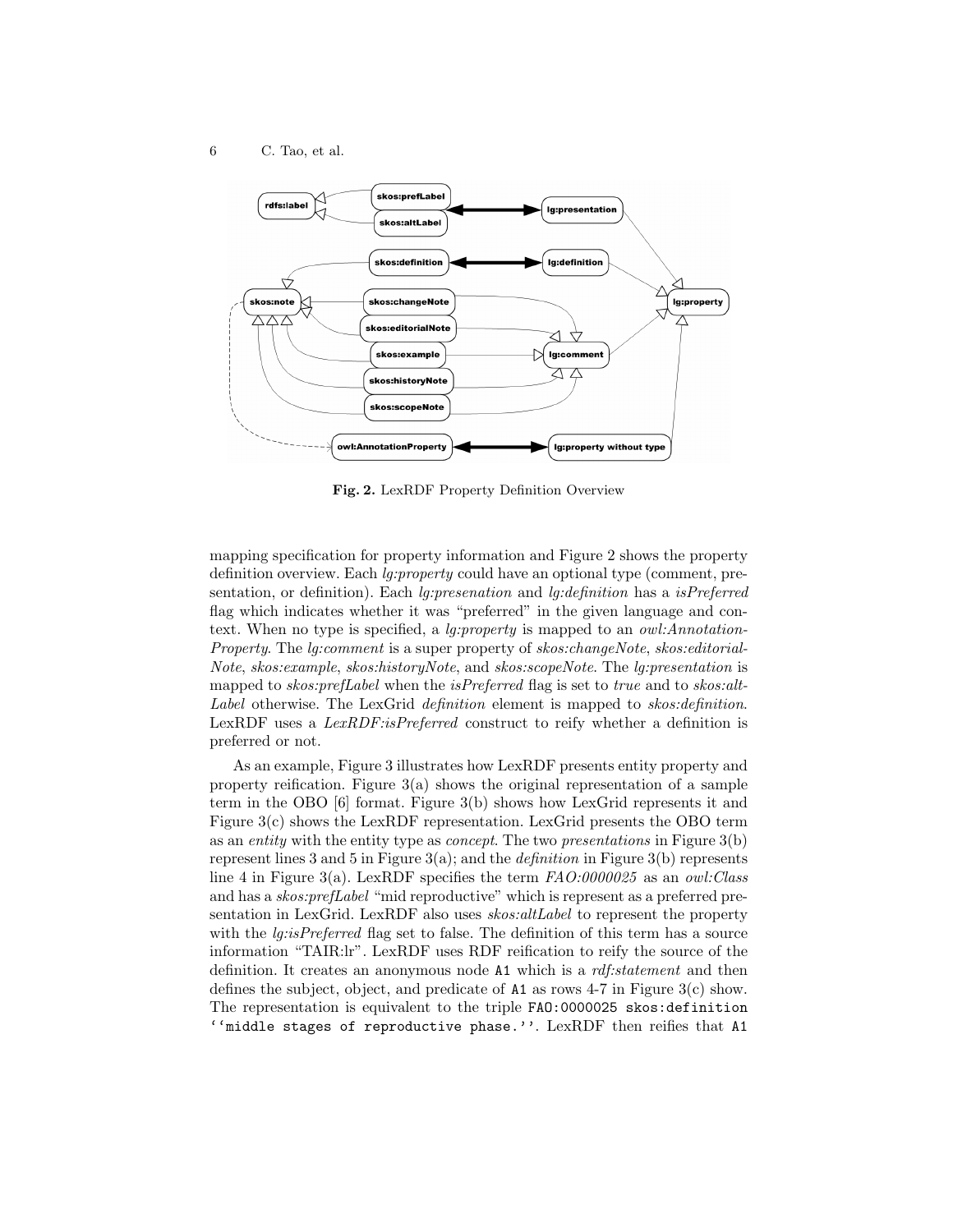(a)

1. [Term]

- 2. id: FAO:0000025
- 3. name: mid reproductive
- 4. def: ''middle stages of reproductive phase.'' [TAIR:lr]
- 5. synonym: ''principal growth stages 6.1-6.3''

(b)

| Entity Code: FA0: 0000025                            |  |  |  |
|------------------------------------------------------|--|--|--|
| Entity Type: Concept                                 |  |  |  |
| Presentation: mid reproductive                       |  |  |  |
| Property Name: textualPresentation                   |  |  |  |
| is Preferred:true                                    |  |  |  |
| Presentation: "principal growth stages 6.1-6.3"      |  |  |  |
| Property Name: synonym                               |  |  |  |
| is Preferred:false                                   |  |  |  |
| Definition: ''middle stages of reproductive phase.'' |  |  |  |
| Property Name: definition                            |  |  |  |
| is Preferred:true                                    |  |  |  |
| Source: TATR: Ir                                     |  |  |  |
|                                                      |  |  |  |

|                             |                              | $\epsilon$ )                           |
|-----------------------------|------------------------------|----------------------------------------|
| Subject                     | Predicate                    | Object                                 |
| $1$ FAO:0000025 $rdf:type$  |                              | owl:Class                              |
|                             | 2 FAO:0000025 skos:prefLabel | mid reproductive                       |
| 3 FAO:0000025 skos:altLabel |                              | "principal growth stages $6.1-6.3$ "   |
| 4A1                         | rdf:type                     | rdf:Statement                          |
| 5 A1                        | rdf:subject                  | FAO:0000025                            |
| 6 A1                        | rdf:predicate                | skos:definition                        |
| 7A1                         | rdf:object                   | "middle stages of reproductive phase." |
| 8 A 1                       | dc:source                    | TAIR:lr                                |
| 9 A1                        | lexRDF:isPrefered true       |                                        |

Fig. 3. An Example of Property and Property Reification (fungal anatomy.obo)

has a source "TAIR:lr" using the predicate *dc:source*. LexGrid also set this definition as a preferred one by default. Therefore LexRDF reified A1 as a preferred definition using predicate *LexRDF:isPreferred* as row 9 in Figure 3(c) shows.

LexGrid uses *propertyLink* to define relationships between two properties. LexRDF defined a new annotation property,  $LexRDF: propertyLink$ . Each property link is defined as an instance of owl:ObjectProperty and a sub-property of LexRDF:propertyLink. LexRDF uses RDF reification to define a link between two properties. Figure 4 shows an example. A concept A has a preferred presentation "FAO", and another presentation "Food and Agriculture Organization". The relation between the two presentations is that the former is an acronym of the latter. The LexRDF representation is as fellows. A1 and A2 are the two properties of concept A. The relationship between A1 and A2 is sns:acronymOf where  $sns$  represents the source name space. And  $sns:acronymOf$  is also defined as a sub-property of LexRDF:propertyLink.

LexRDF also defined three new annotation properties: LexRDF:degreeOfFidelity, LexRDF:matchIfNoContext, and LexRDF:representationalForm. The degree of fidelity states how closely a term approximates the intended meaning of an entry code. The MatchIfNoContext flag should be set to true when the entity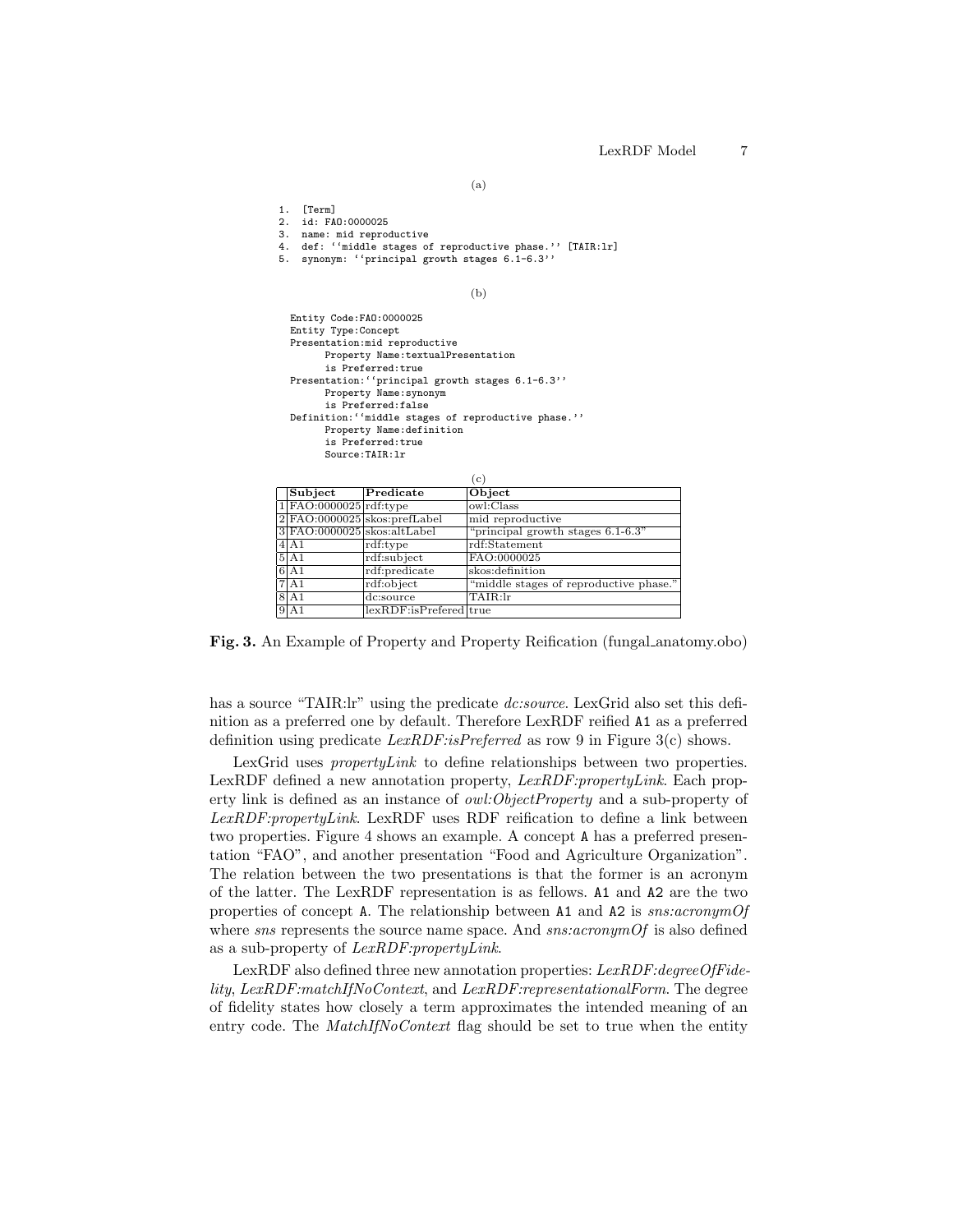```
8 C. Tao, et al.
<A1> rdf:type rdf:Statement; rdf:subject <A>;
    rdf:predicate skos:prefLabel; rdf:object "FAO";
<A2> rdf:type rdf:Statement; rdf:subject <A>;
    rdf:predicate skos:altLabel;
    rdf:object "Food and Agriculture Organization";
<A1> sns:acronymOf <A2>;
 sns:acronymOf rdf:subProperty LexRDF:propertyLink;
```
Fig. 4. An Example of Property Link

presentation is valid in a contextual setting. The representational form states how the term represents the concept (abbreviation, acronym, etc.).

| LexGrid             | OWL                                                      |
|---------------------|----------------------------------------------------------|
| associationName     | rdf:ID                                                   |
| forwardName         | $\text{rdf:ID}$                                          |
| reverseName         | LexRDF:reverseName                                       |
| inverse             | owl:inverseOf                                            |
| <i>isTransitive</i> | owl:TransitiveProperty                                   |
| isSymmetric         | owl:SymmetricProperty                                    |
| isAntiTransitive    | LexRDF:AntiTransitiveProperty                            |
| isReflexive         | owl:ReflexiveProperty                                    |
| isFunctional        | owl:FunctionalProperty                                   |
| isReverseFunctional | owl:InverseFunctionalProperty                            |
| isNavigable         | owl:NegativePropertyAssertion                            |
|                     | associationQualification LexRDF:assocaitionQualification |

#### 3.4 Association Mapping

Table 4. Association Mapping

LexGrid uses associations to represent relationships between entities. The association definition may also further define the nature of the relationship such as forward and inverse names, transitivity, symmetry, reflexivity, and etc. Table 4 shows the LexRDF mapping specification for LexGrid association elements. LexRDF used OWL properties and assertions to represent all of them except reverseName and isAntiTransitive. LexRDF uses a new construct  $LexRDF: reverse-$ Name to represent the name of the association on the reverse direction when a target to source side of the association is meaningful.  $LexRDF.isAntiTransitive$ is used to represent a property that is not transitive. In addition, an association could be modified by using LexGrid associationQualification. For example, one can define *Poland anomaly*  $\frac{HAS\_CLINICAL\_SIGN}{Frequency=Very\ frequent}$  Dextrocardia, where  $HAS\_CLINICAL\_SIGN$  is the association name,  $Poland$  anomaly is the association source and Dextrocardia is the association target. This association instance also has an association qualification indicates how frequently the disease has the symptom. The association qualification has a name Frequency and a value Very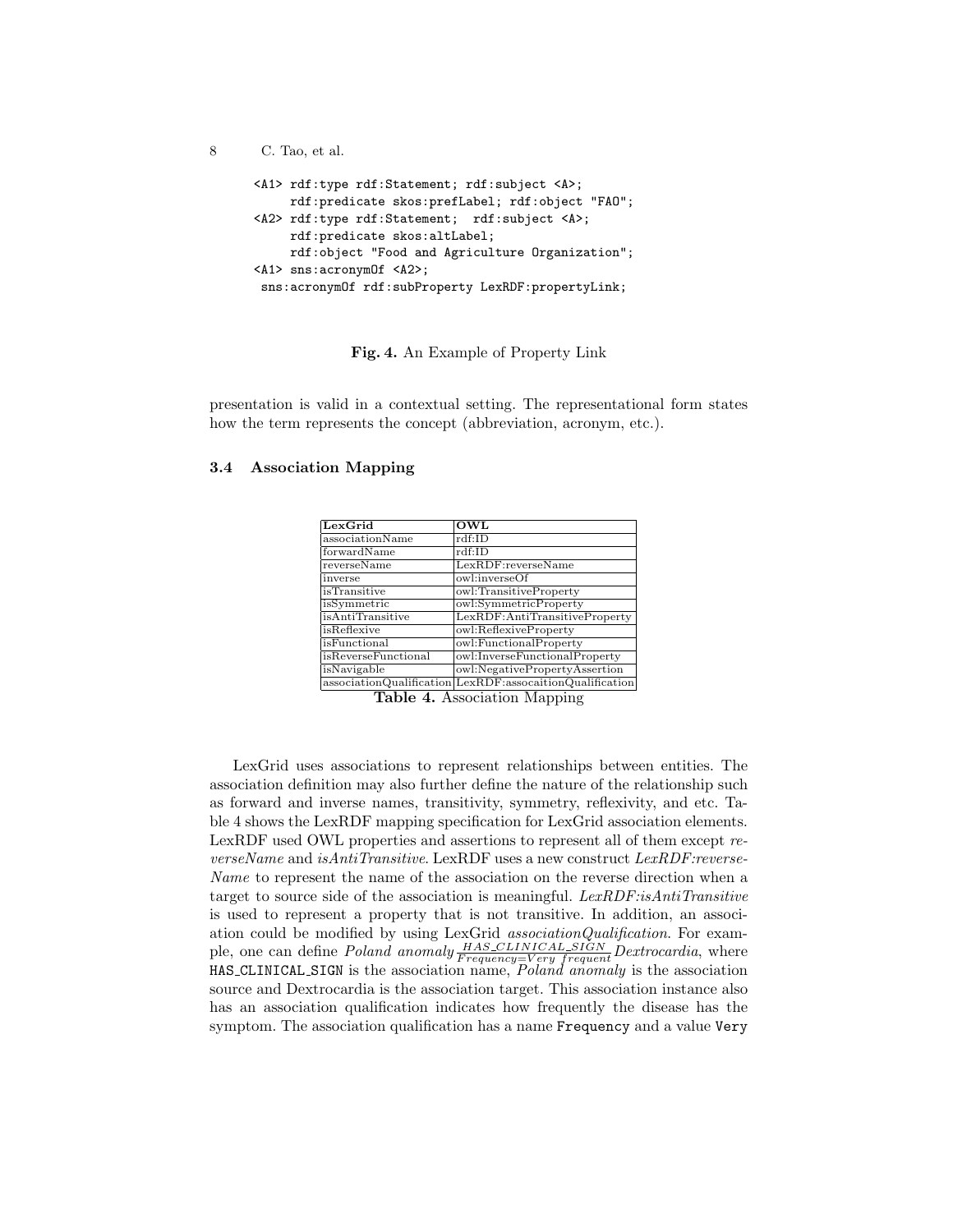| Subject                      | Predicate                       | Object                          |
|------------------------------|---------------------------------|---------------------------------|
| $1$ Poland_anomaly           | rdf:type                        | owl:class                       |
| 2Dextrocardia                | $\text{rdf:type}$               | owl:class                       |
| 3 Poland_anomaly             | rdfs:subClassOf                 | A <sub>1</sub>                  |
| $4$ $A1$                     | rdf:type                        | owl:Restriction                 |
| 5 A1                         | owl:onProperty                  | <b>HAS_CLINICAL_SIGN</b>        |
| 6 A1                         | owl:someValuesFrom Dextrocardia |                                 |
| 7A1                          | sns:Frequency                   | "Very frequent"                 |
| $8$ sns: Frequency           | rdf:subProperty                 | lexRDF:associationQualification |
| 9 HAS_CLINICAL_SIGN rdf:type |                                 | owl:objectProperty              |

Table 5. RDF Triples for an Example of AssociationQualifier

frequent. Table 5 shows how LexRDF represents this example. By default, LexRDF uses OWL *someValuesFrom* restriction to represent an association instance. LexRDF first declares an anonymous note A1 for the association instance (rows 3-6 in Table 5). For associationQualification, LexRDF defined a new OWL annotation property, LexRDF:associationQualification. Every actual association qualifier is defined as a sub-property of LexRDF:associationQualification, and therefore is also an instance of OWL annotation property. Rows 7-8 show how LexRDF defines and reifies association qualifiers.

# 4 Discussion, Conclusion, and Future Work

We discussed the LexRDF mapping specification with respective to ontology information, entity, property, and association. LexRDF has successfully mapped 37 out of 45 LexGrid elements, achieving a very high degree of reusability. We have also discovered some interesting issues where the W3C standard language cannot fully represent our needs in LexGrid.

Generic holder for properties and comments As Figure 2 shows, Lex-Grid has a common superclass *lg:property* for comments, presentations, and definitions. In LexRDF, we use *skos:prefLabel* and *skos:altLabel*, both of which are sub-properties of rdfs:label, to represent lg:comment; we use skos:definition, which is an instance of *owl:AnnotationProperty*, to represent *lg:definition*. The properties in the subset of skos:note which we use to represent lg:comment are also defined as instances of owl:AnnotationProperty. SKOS provides skos:notes as a general superset for definition, example, and a set of different notes. But it does not define a common ancestor for labels, and notes. We cannot find an appropriate component to represent generic properties. We have a similar problem with *lg:comment*. Currently it is mapped to a set of sub-properties of *skos:note*, but a generic comment class is also preferred.

Preferred properties SKOS has defined prefLabel and altLabel, but no such constructs are provided for "definitions". Currently, we are using Lex-RDF:isPreferred as a tag to specify whether a definition is preferred or not. Akin to *prefLabel* and *altLabel*, our objective is to propose *prefDefinition* and altDefinition to the SKOS committee to be introduced in the future specification.

Association Qualification LexGrid provides an option for modifying an association instance by adding association qualifiers. We have found this to be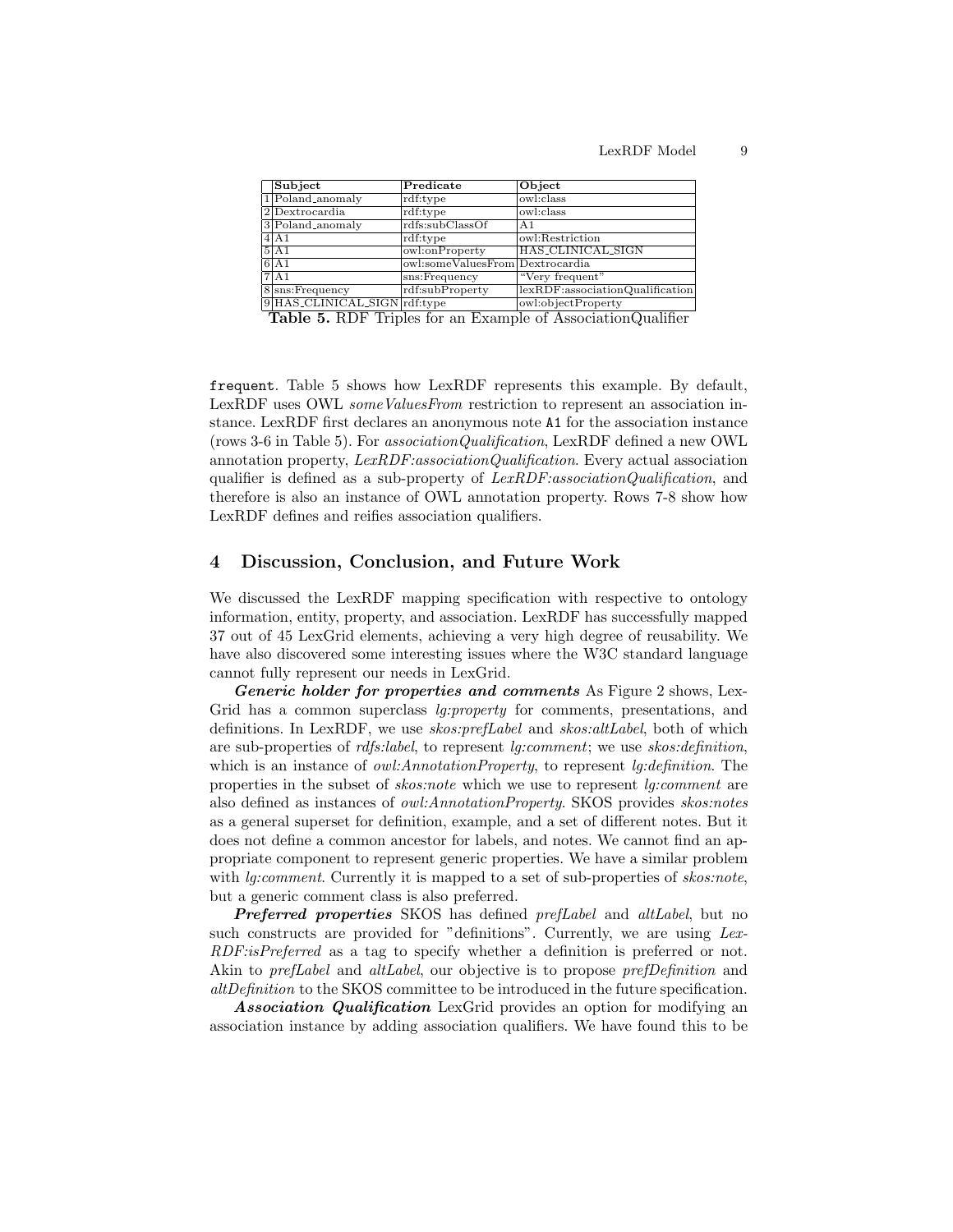needed in the clinical domain and believe that it is an important requirement to be considered by the appropriate W3C standards group.

**Relation among properties** We have a requirement to describe relations among properties. SKOS provides skosxl:labelRelation that can represent relations between two labels. The property *skosxl:labelRelation*, however, is defined as a symmetric property with domain and range as skosxl:Label. These limitations restrict us from using it for our LexGrid propertyLink. We proposed a more general property LexRDF:propertyLink which is a super-property of skosxl:labelRelation. By using LexRDF:propertyLink, we can define relations between any two LexGrid properties. For example, we can assert that a particular label is an acronym of another, or that a given definition is a literal translation of the same definition in another language.

**Property groups** LexGrid is represent in UML where each concept could have multiple attributes defined. For example, The LexGrid *property* element has attributes *name* and *value*. Same as *associationQualification*. How to represent this situation was a challenge for us. Currently, LexRDF defines each generic property or association qualification using a new OWL annotation property with its *name* value as the URI (i.e., *sns:Frequency*). These new properties are also defined as sub-properties of either LexRDF:entityProperty or LexRDF:associationQualification. This approach brings new interoperability problems since many new annotation properties were being defined. We need to design a mechanism which can be used to represent a group of properties (i.e, name and value), then use this group to reify other elements.

In addition, we encountered the similar issue with association qualifications. Sometimes one association might have multiple groups of qualifiers. For example, in UMLS we can have an association C001 PAR C002, where PAR is the association, C001 is the source, and C002 is the target. This association has two groups of qualifiers: {Rela=sub Type, Sab=LNC} and {Rela=is a, Sab=SNOMED}. We should consider defining a *propertyGroup* similar to *owl:propertyChain* where a group of properties can be defined together.

Missing lexical constructs For some lexical information in LexGrid (e.g., degreeOfFidelity, representationalForm, isDefined), we cannot specify mappings. Coding and tags for these properties are being developed in the ISO TC37 community (http://www.tc37sc4.org/index.php) which we believe should be merged into the W3C specifications. We have initiated communication with the respective W3C working groups for their inclusion in appropriate specifications.

In summary, this paper introduced our on-going work to map the elements from the HL7 and ISO compliant LexGrid model to various Semantic Web standards. Although mostly successful, we have identified several limitations of the existing W3C specifications that warrant broader community engagement.

Several directions remain to be pursued. We are working on implementing a "bridge" that can load the LexGrid content and transferred it to an RDF triple store according to the LexRDF mapping specification. We would also like to formalize the LexRDF mapping specification by using standards such as the OMG Ontology Definition Metamodel (ODM) [7].